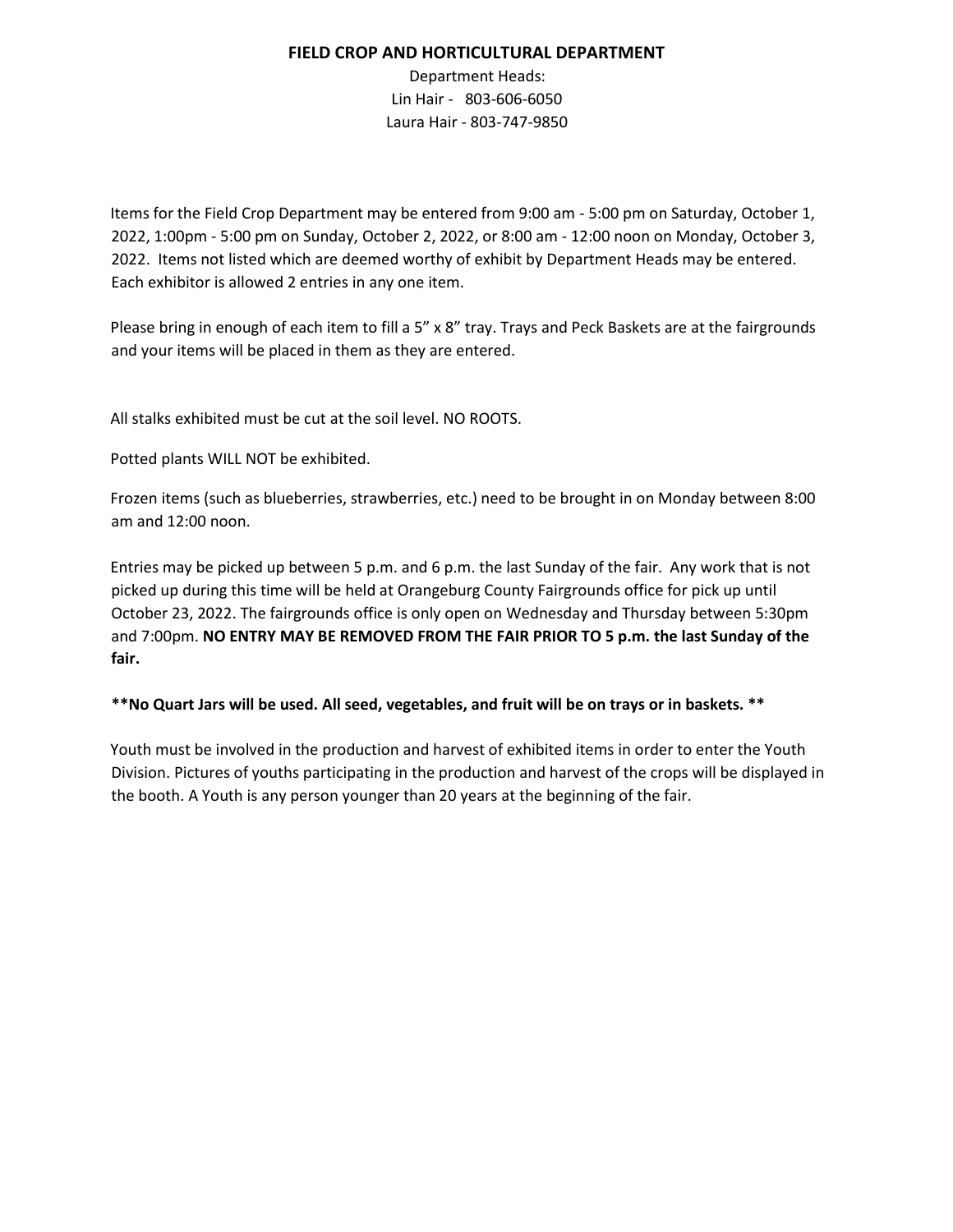|                                | <b>FRUITS AND VEGETABLES</b>                              |                                       |                            |  |  |
|--------------------------------|-----------------------------------------------------------|---------------------------------------|----------------------------|--|--|
|                                | (Must have enough to fill a 5" x 8" tray)                 |                                       |                            |  |  |
|                                |                                                           |                                       |                            |  |  |
|                                |                                                           |                                       |                            |  |  |
| 1. Artichokes                  | 29. Lettuce                                               | 36.<br>Pepper $\Box$ A.               | 37. Persimmon $\Box$<br>А. |  |  |
| 2. Asparagus                   | A. Head of Leaf Lettuce<br>٠                              | Anaheim                               | Japanese                   |  |  |
| 3. Beans                       | <b>B. Head of Heading</b><br>$\bullet$                    | <b>B1. Hot Banana</b><br>$\bullet$    | <b>B.</b> Native           |  |  |
| A. Castor<br>$\bullet$         | Lettuce                                                   | <b>B2. Sweet Banana</b>               | 38. Pie Melon              |  |  |
| <b>B.</b> Round                | <b>30. Lime</b>                                           | <b>C1. Green Bell</b><br>$\bullet$    | 39. Pineapple              |  |  |
| C. Flat<br>٠                   | 31. Muscadine                                             | <b>C2. Orange Bell</b><br>$\bullet$   | 40. Pluot                  |  |  |
| D1. Butterbeans -<br>$\bullet$ | A. Black<br>$\bullet$                                     | <b>C3. Purple Bell</b>                | 41. Plums                  |  |  |
| <b>Unshelled</b>               | <b>B.</b> Bronze<br>$\bullet$                             | <b>C4. Red Bell</b>                   | 42. Pomegranate 43.        |  |  |
| D2. Butterbeans -              | $\bullet$<br>C. Native                                    | <b>C5. Yellow Bell</b>                | <b>Pumpkins</b>            |  |  |
| <b>Shelled</b>                 | D. White<br>$\bullet$                                     | D. Caribbean Red<br>$\bullet$         | A. Field                   |  |  |
| E. Kidney<br>٠                 | 32. Mustard                                               | <b>E1. Green Cayenne</b><br>$\bullet$ | <b>B.</b> Ornamental       |  |  |
| F. Lima<br>$\bullet$           | A. Broadleaf<br>$\bullet$                                 | <b>E2. Red Cayenne</b><br>$\bullet$   | C. Pie                     |  |  |
| <b>G. Northern</b>             | <b>B.</b> Curlyleaf<br>$\bullet$                          | F. Chili                              | 44. Rape                   |  |  |
| H. Yin Yang<br>$\bullet$       | <b>33. Okra</b>                                           | G. Cowhorn                            | 45. Radishes               |  |  |
| 4. Beets                       | A. Green<br>٠                                             | H. Cubanelle                          | A. Japanese                |  |  |
| 5. Bitter Melon                | <b>B.</b> Red<br>$\bullet$                                | I. Ghost                              | <b>B.</b> Red              |  |  |
| <b>Blackberries</b><br>6.      | 34. Onions                                                | J1. Green Habenero                    | C. White                   |  |  |
| 7. Blueberries                 | A. Green<br>$\bullet$                                     | J2. Orange                            | 46. Rutabagas              |  |  |
| 8. Cabbage (head)              | B1. Red<br>$\bullet$                                      | Habenero                              | 47. Spinach                |  |  |
| 9. Cantaloupe                  | <b>B2. Red Set</b><br>$\bullet$                           | J3. Red Habenero<br>$\bullet$         | 48. Squash                 |  |  |
| 10. Carrots                    | C1. White<br>$\bullet$                                    | K1. Green Jalepeno                    | A. Acorn                   |  |  |
| 11. Cauliflower                | C2. White Set<br>$\bullet$                                | <b>K2. Red Jalepeno</b><br>$\bullet$  | <b>B.</b> Butternut        |  |  |
| 12. Chives                     | D1. Yellow<br>$\bullet$                                   | L. Longhorn                           | C. Crookneck               |  |  |
| A. Onion                       | D2. Yellow Set<br>$\bullet$                               | <b>M. New Mexico</b>                  | D. Exotic<br>$\bullet$     |  |  |
| <b>B.</b> Garlic<br>$\bullet$  | 35. Peas                                                  | N. Pablano                            | E. Healing<br>٠            |  |  |
| 13. Citron                     | A1. Blackeyed - Shelled<br>$\bullet$                      | O. Pickling<br>$\bullet$              | F. Kershaw                 |  |  |
| 14. Collards                   | A2. Blackeyed -<br>$\bullet$                              | P. Peter                              | G. Scalloped               |  |  |
| 15. Corn                       | <b>Unshelled</b>                                          | Q. Pimento                            | H. Straightneck            |  |  |
| A. Ornamental                  | <b>B1. Cowpeas - Shelled</b><br>$\bullet$                 | R. Romanian                           | I. Zucchini                |  |  |
| <b>B.</b> White                | $\bullet$<br>B2. Cowpeas -                                | <b>S. Sweet Carmen</b>                | 49. Tomatillo              |  |  |
| C. Yellow                      | <b>Unshelled</b>                                          | T. Tabasco                            | 50. Tomato                 |  |  |
| 16. Crabapples                 | C1. Field - Shelled<br>$\bullet$                          | U. Tepin                              | A. Cherry                  |  |  |
| 17. Cucumbers                  | C2. Field - Unshelled<br>$\bullet$                        | V. Thai                               | <b>B.</b> Grape            |  |  |
| A. Slicing<br>$\bullet$        | D1. Pinkeye Purplehull -<br>$\bullet$                     |                                       | C1. Pear - Red             |  |  |
| <b>B. Pickling</b>             | <b>Shelled</b>                                            |                                       | C2. Pear - Yellow          |  |  |
| 18. Dates                      | D2. Pinkeye Purplehull -<br>$\bullet$                     |                                       | Roma                       |  |  |
| 19. Eggplant                   | <b>Unshelled</b>                                          |                                       | E1. Slicing - Green        |  |  |
| 20. Exotic Fruit               | $\bullet$                                                 |                                       | E2. Slicing - Red          |  |  |
| 21. Exotic Vegetable           | E1. Purplehull - Shelled<br>E2. Purplehull -<br>$\bullet$ |                                       | E3. Slicing - Yellow       |  |  |
| 22. Figs                       | Unshelled                                                 |                                       | 51. Turnips                |  |  |
| 23. Garlic                     |                                                           |                                       | 52. Watermelon             |  |  |
| 24. Grapefruit                 | F1. Sugar - Shelled                                       |                                       | A. Ice Box                 |  |  |
| 25. Japanese Eggplant          | F2. Sugar - Unshelled                                     |                                       | <b>B.</b> Large            |  |  |
| 26. Kale                       |                                                           |                                       |                            |  |  |
| 27. Kiwi                       |                                                           |                                       |                            |  |  |
| 28. Lemon                      |                                                           |                                       |                            |  |  |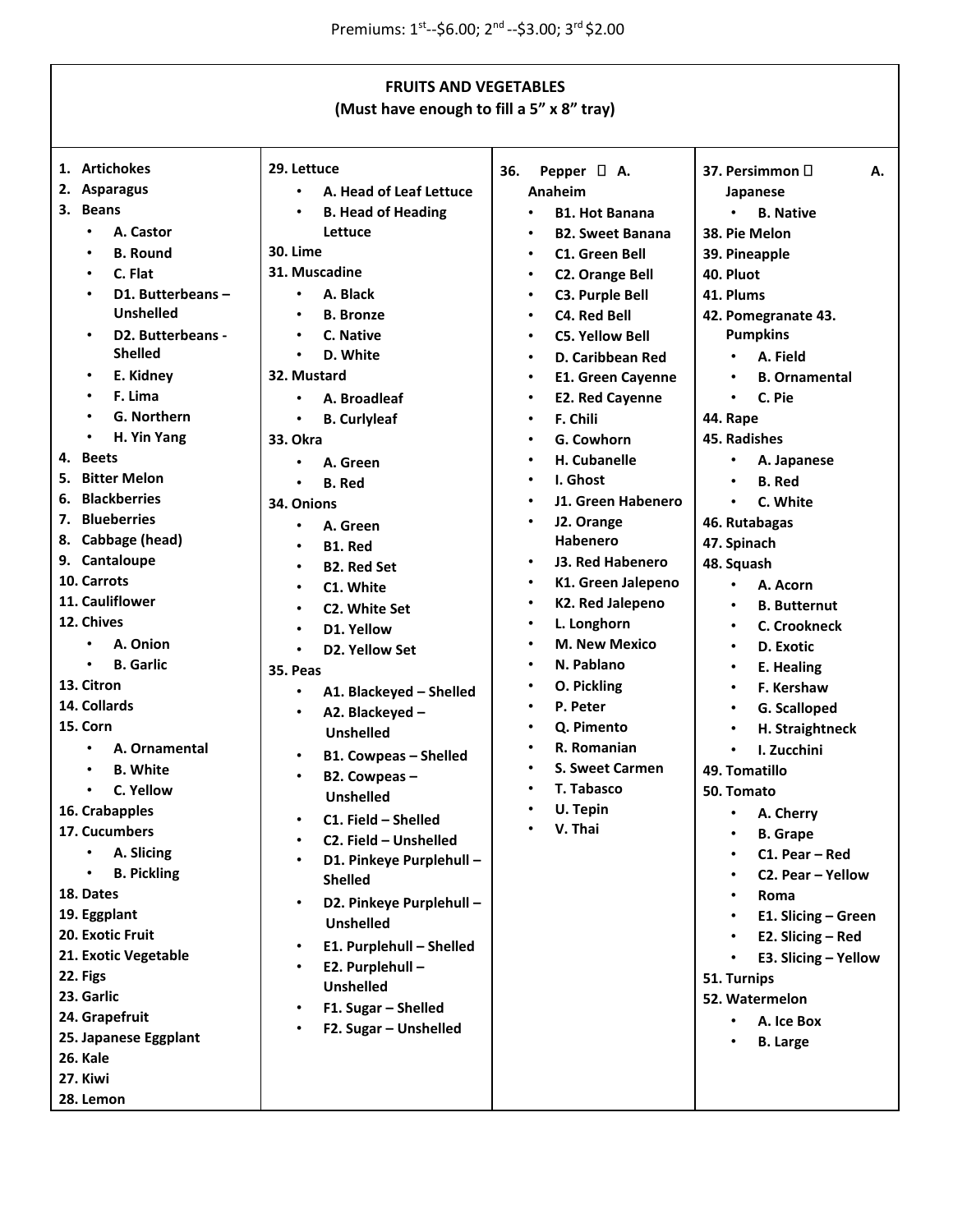| <b>STALKS</b>                                |                          |  |  |  |
|----------------------------------------------|--------------------------|--|--|--|
| (Amount of stalks per bundle in parentheses) |                          |  |  |  |
| 53. Corn (3)                                 | 63. Persimmon Limb (1)   |  |  |  |
| A. Indian                                    | A. Japanese              |  |  |  |
| <b>B. Yellow</b>                             | <b>B.</b> Native         |  |  |  |
| C. White                                     | 64. Pomegranate Limb (1) |  |  |  |
| 54. Cotton(1)                                | 65. Sorghum(2)           |  |  |  |
| 55Grapefruit Limb (1)                        | A. Red                   |  |  |  |
| 56. Kiwi (1)                                 | <b>B.</b> White          |  |  |  |
| 57. Lemon Limb (1)                           | 66. Soybeans(2)          |  |  |  |
| 58. Oats (6)                                 | 67. Sugar Cane (2)       |  |  |  |
| 59. Okra (2)                                 | 68. Sweet Grass (2)      |  |  |  |
| A. Green                                     | 69. Triticale(3)         |  |  |  |
| <b>B.</b> Red                                | 70. Wheat (6)            |  |  |  |
| 60. Pear Limb (1) □<br>А.                    |                          |  |  |  |
| Asian                                        |                          |  |  |  |
| <b>B.</b> Bradford                           |                          |  |  |  |
| C. Kieffer                                   |                          |  |  |  |
| 61. Peanuts (1)                              |                          |  |  |  |
| A. Jumbo                                     |                          |  |  |  |
| <b>B.</b> Spanish                            |                          |  |  |  |
| 62. Pepper (1)                               |                          |  |  |  |
| Anaheim                                      |                          |  |  |  |
| <b>B1. Hot Banana</b>                        |                          |  |  |  |
| <b>B2. Sweet Banana</b>                      |                          |  |  |  |
| C1. Green Bell                               |                          |  |  |  |
| <b>C2. Orange Bell</b><br>٠                  |                          |  |  |  |
| C3. Purple Bell<br>٠                         |                          |  |  |  |
| <b>C4. Red Bell</b>                          |                          |  |  |  |
| <b>C5. Yellow Bell</b><br>٠                  |                          |  |  |  |
| D. Caribbean Red                             |                          |  |  |  |
| <b>E1. Green Cayenne</b>                     |                          |  |  |  |
| <b>E2. Red Cayenne</b>                       |                          |  |  |  |
| F. Chili                                     |                          |  |  |  |
| G. Cowhorn                                   |                          |  |  |  |
| H. Cubanelle                                 |                          |  |  |  |
| I. Ghost                                     |                          |  |  |  |
| J1. Green Habenero                           |                          |  |  |  |
| J2. Orange Habenero<br>٠                     |                          |  |  |  |
| J3. Red Habenero                             |                          |  |  |  |
| K1. Green Jalepeno<br>K2. Red Jalepeno       |                          |  |  |  |
| L. Longhorn                                  |                          |  |  |  |
| <b>M. New Mexico</b>                         |                          |  |  |  |
| N. Pablano                                   |                          |  |  |  |
| O. Pickling<br>٠                             |                          |  |  |  |
| P. Peter<br>٠                                |                          |  |  |  |
| Q. Pimento                                   |                          |  |  |  |
| R. Romanian                                  |                          |  |  |  |
| <b>S. Sweet Carmen</b>                       |                          |  |  |  |
| T. Tabasco                                   |                          |  |  |  |
| U. Tepin<br>٠                                |                          |  |  |  |
| V. Thai                                      |                          |  |  |  |
|                                              |                          |  |  |  |

| <b>HERB STALKS</b>              |                          |  |
|---------------------------------|--------------------------|--|
| (Must be in floral water tubes) |                          |  |
| 71.                             | Artemisia                |  |
|                                 | 72. Basil                |  |
|                                 | A. Green                 |  |
|                                 | <b>B. Purple</b>         |  |
|                                 | 73. Bay Leaf             |  |
|                                 | 74. Bee Balm             |  |
|                                 | 75. Catnip               |  |
|                                 | 76. Cilantro             |  |
|                                 | 77. Clover               |  |
|                                 | 78. Crotalaria           |  |
|                                 | 79. Dill                 |  |
|                                 | 80. Eucalyptus           |  |
|                                 | 81. Garlic Chives        |  |
|                                 | 82. Ginger               |  |
|                                 | 83. Golden Rod           |  |
|                                 | 84. Hyssop               |  |
|                                 | 85. Lavender             |  |
|                                 | 86. Lemon Balm           |  |
|                                 | 87. Lemon Grass          |  |
|                                 | 88. Lemon Thyme          |  |
|                                 | 89. Lemon Mint Marigold  |  |
|                                 | 90. Lemon Verbena        |  |
|                                 | 91. Marjoram             |  |
|                                 | 92. Mint                 |  |
|                                 | 93. Oregano              |  |
|                                 | 94. Ornamental Limelight |  |
|                                 | 95. Parsley              |  |
|                                 | A. Flat Leaf             |  |
|                                 | <b>B. Curly Leaf</b>     |  |
|                                 | 96. Rabbit Tobacco       |  |
|                                 | 97. Rosemary             |  |
|                                 | 98. Sage                 |  |
|                                 | A. Mexican               |  |
|                                 | <b>B. Russian</b>        |  |
|                                 | 99. Spearmint            |  |
|                                 | 100. St. John's Wort     |  |
|                                 | 101. Tarragon            |  |
|                                 | 102. Thyme               |  |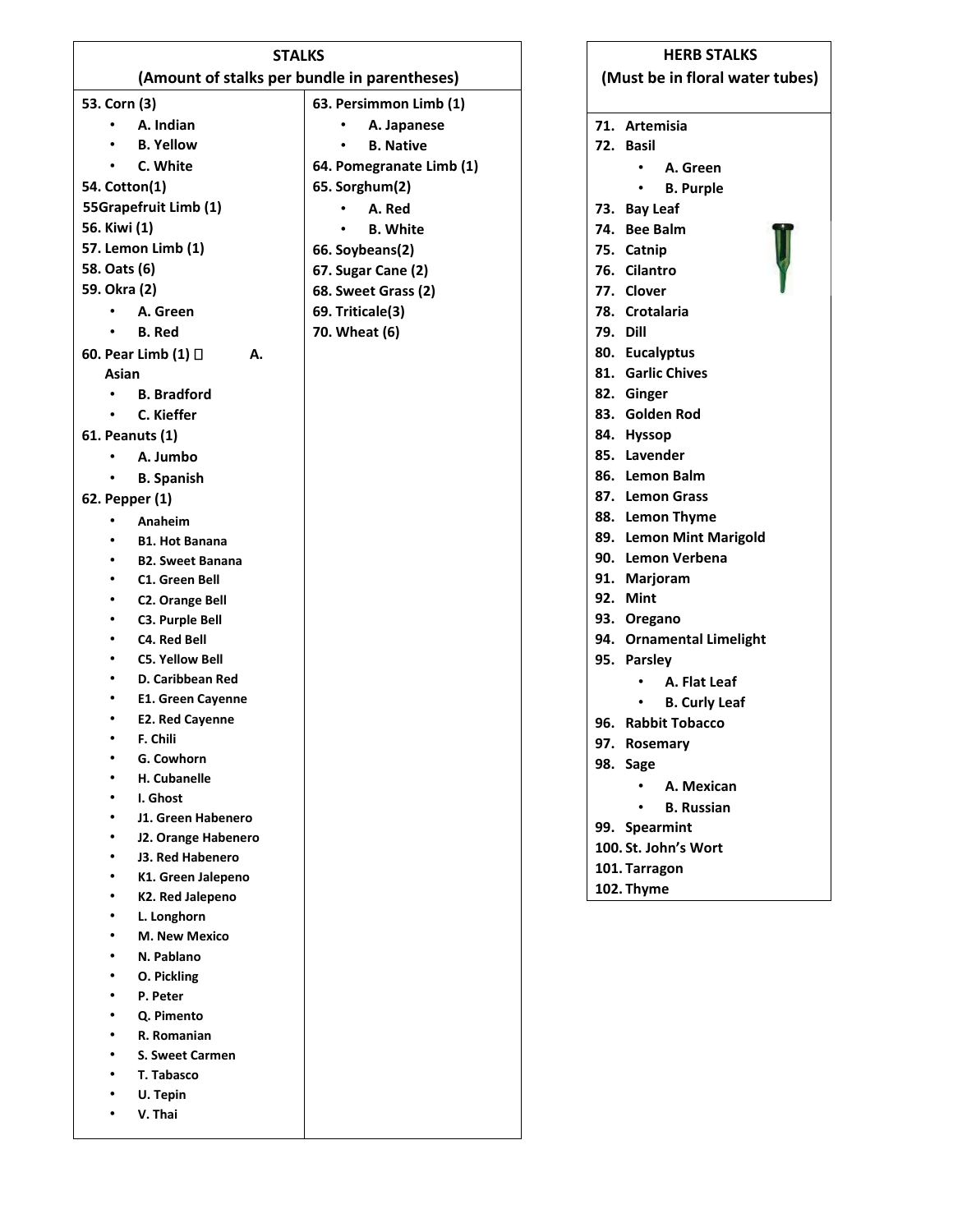| <b>SEED</b>                        |                                           | <b>PECK BASKETS</b>                    |
|------------------------------------|-------------------------------------------|----------------------------------------|
|                                    | (Must have enough to fill a 5" x 8" tray) | (Make sure the basket is full)         |
| 103. Acorns                        | 118. Pecans                               |                                        |
| 104. Barley                        | A1. Farley - Shelled<br>$\bullet$         | 129. Apples                            |
| 105. Beans                         | A2. Farley - Unshelled<br>٠               | $\bullet$<br>A. Green                  |
| A. Butterbeans<br>$\bullet$        | <b>B1. Gloria - Shelled</b><br>$\bullet$  | <b>B.</b> Red                          |
| <b>B.</b> Castor<br>٠              | B2. Gloria - Unshelled<br>$\bullet$       | C. Yellow                              |
| C. Flat<br>٠                       | C1. Mahan - Shelled<br>$\bullet$          | D. Quince<br>٠                         |
| D. Kidney<br>٠                     | $C2.$ Mahan $-$                           | 130. Peaches                           |
| E. Lima<br>$\bullet$               | <b>Unshelled</b>                          | 131. Pears                             |
| <b>F. Northern</b>                 | D1. Papershell -                          | A. Asian                               |
| G. Round<br>$\bullet$              | <b>Shelled</b>                            | <b>B.</b> Bradford                     |
| H. Yin Yang<br>$\bullet$           | D2. Papershell-                           | C. Kieffer                             |
| 106. Black Walnuts                 | <b>Unshelled</b>                          | D. Quince<br>$\bullet$                 |
| 107. Buckeyes                      | E1. Scheley - Shelled                     | 132. Potatoes                          |
| 108. Canola                        | E2. Scheley -                             | A. Red                                 |
| 109. Chestnuts                     | <b>Unshelled</b>                          | <b>B</b> .White<br>$\bullet$           |
| 110. Corn                          | F1. Seedling - Shelled<br>$\bullet$       | C. Yellow<br>$\bullet$                 |
| • A. Ornamental                    | F2. Seedling $-$                          | <b>133. Sweet Potatoes</b>             |
| <b>B.</b> White                    | <b>Unshelled</b>                          | <b>Beauregard</b><br>٠                 |
| • C. Yellow                        | G1. Stewart - Shelled                     | <b>Hernandez</b><br>$\bullet$          |
| 111. Cotton                        | G2. Stewart -                             | C. Jewell<br>$\bullet$                 |
| 112. Hickory Nuts                  | <b>Unshelled</b>                          |                                        |
| 113. Millet                        | 119. Rolled Oats                          |                                        |
| 114. Oats                          | 120. Rye                                  | <b>Bales</b>                           |
| <b>115. Okra</b>                   | 121. Rye Grass                            | 134. Hay                               |
| 116. Peanuts                       | 122. Sesame                               | Alfalfa                                |
| • A1. Jumbo – Dry                  | 123. Sorghum                              | <b>B. Coastal Bermuda</b><br>$\bullet$ |
| A2. Jumbo – Green<br>$\bullet$     | A. Red                                    | C. Fescue<br>$\bullet$                 |
| B1. Bailey - Dry<br>$\bullet$      | <b>B.</b> White                           | D. Lespedeza<br>٠                      |
| B2. Bailey - Green<br>$\bullet$    | 124. Soybeans                             | E. Mixed<br>$\bullet$                  |
| C1. Spanish - Dry<br>٠             | 125. Sunflower                            | 135. Straw                             |
| C2. Spanish - Green<br>٠           | 126. Triticale                            | A. Oat<br>٠                            |
| <b>117. Peas</b>                   | 127. Tung Oil                             | <b>B. Peanut</b><br>٠                  |
| A. Blackeyed<br>$\bullet$          | 128. Wheat                                | C. Pea Vine                            |
| <b>B. Cowpeas</b><br>٠             |                                           | D. Pine                                |
| C. Field<br>٠                      |                                           | E. Rye                                 |
| D. Pinkeye Purplehull<br>$\bullet$ |                                           | F. Wheat                               |
| E. Purplehull $\Box$ F.<br>٠       |                                           |                                        |
| <b>Sugar</b>                       |                                           |                                        |
|                                    |                                           |                                        |
|                                    |                                           |                                        |